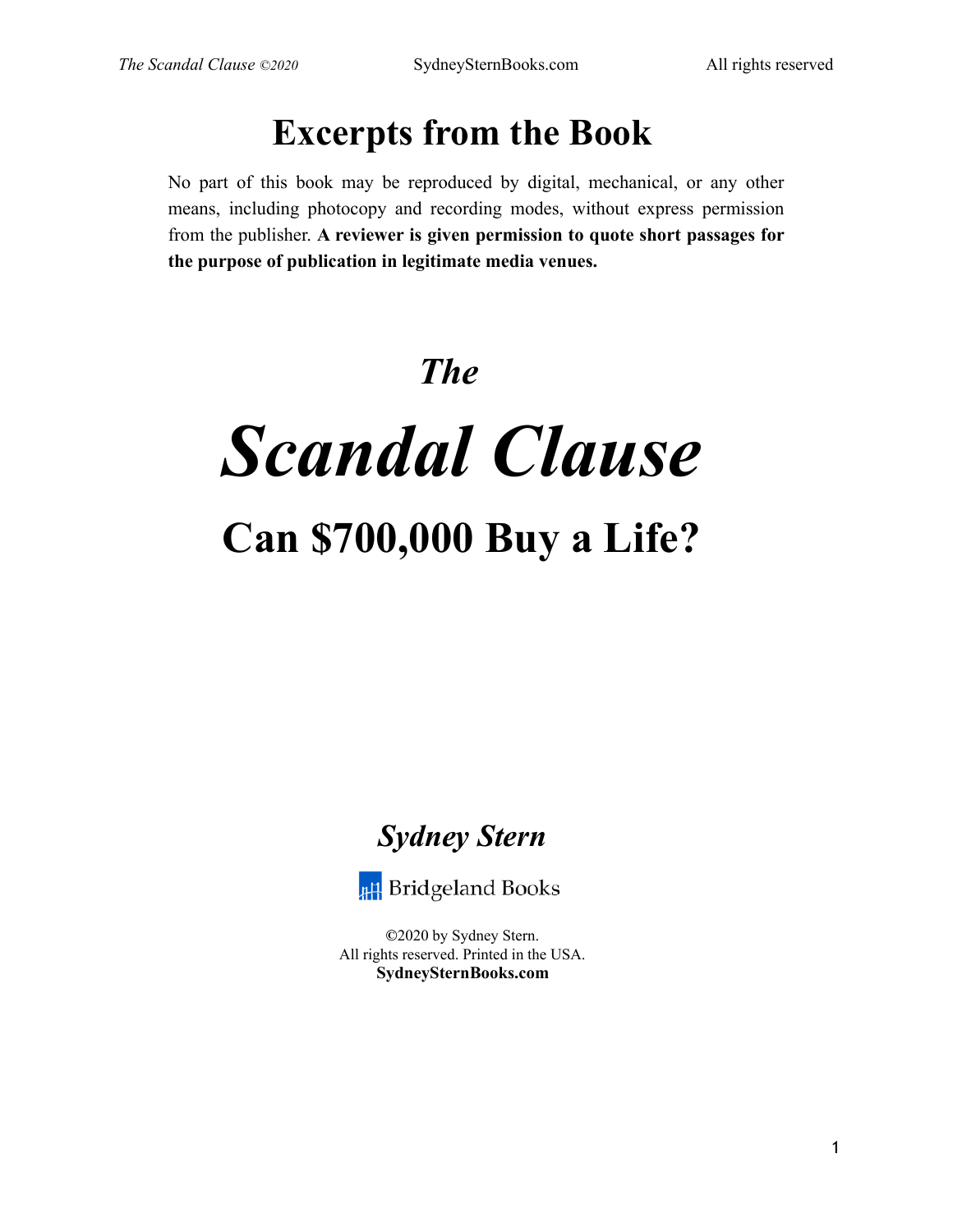### **ISBN**:

978-1-7336435-9-7 - Amazon KDP Paper Back 978-1-7336435-5-9 - Ingram Spark Case Laminate 978-1-7336435-6-6 - eBook via D2D 978-1-7336435-7-3 - PDF 978-1-7336435-8-0 - Kindle

**Disclaimer:** This book is a work of fiction from the author's imagination. Any similarity to locales, events or people, either present or past, is used fictitiously or is coincidental.

**Cover Design**: Asli Cemiloglu: Asli@RavenSigns.com **Editing and Marketing**: www.Rick.Feeney.com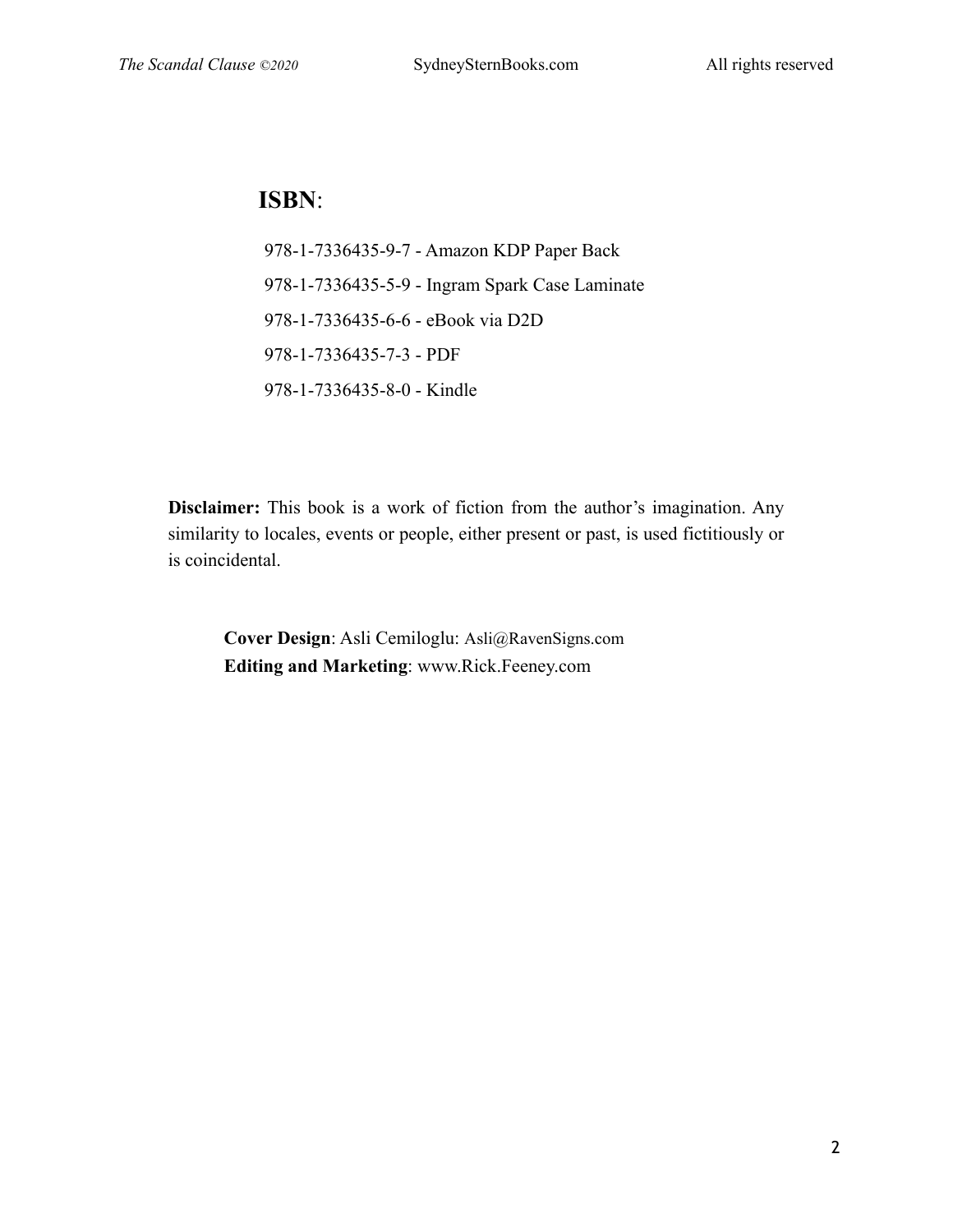#### **Excerpt: Chapter 1**

The computer screen lit.

Damn. That ad again.

\$700,000.

Black bordered numbers bold and real.

Not one comma had been shifted, not one number removed.

Shit.

She read it again.

*\$700,000/year.* 

*Nurse with Master's Degree. Surgical skills. Prominent neurosurgeon practice.* 

*Passport. Ability to travel at a moment's notice and work under pressure. Psychological testing required at interview.* 

*Two-year commitment. \$50,000 bonus at completion.* 

*Cover letter, resume, recommendations. Apply to address below* 

The "below" was a New York City P.O. Box. The \$700,000 too enormous to ignore.

#### **Excerpt: Chapter 1**

"We have our most intimate room reserved for you," continued the maître-d, and bid them follow to the end of the hall. "This chamber has the only private restroom. No need to disturb for any reason." The maître-d winked, then inquired, "May I bring you wine, sir, before the dinner menu?"

Laura choked.

Dinner, wine, bathrooms, intimate? He was married with children. And they had to face each other every day at work.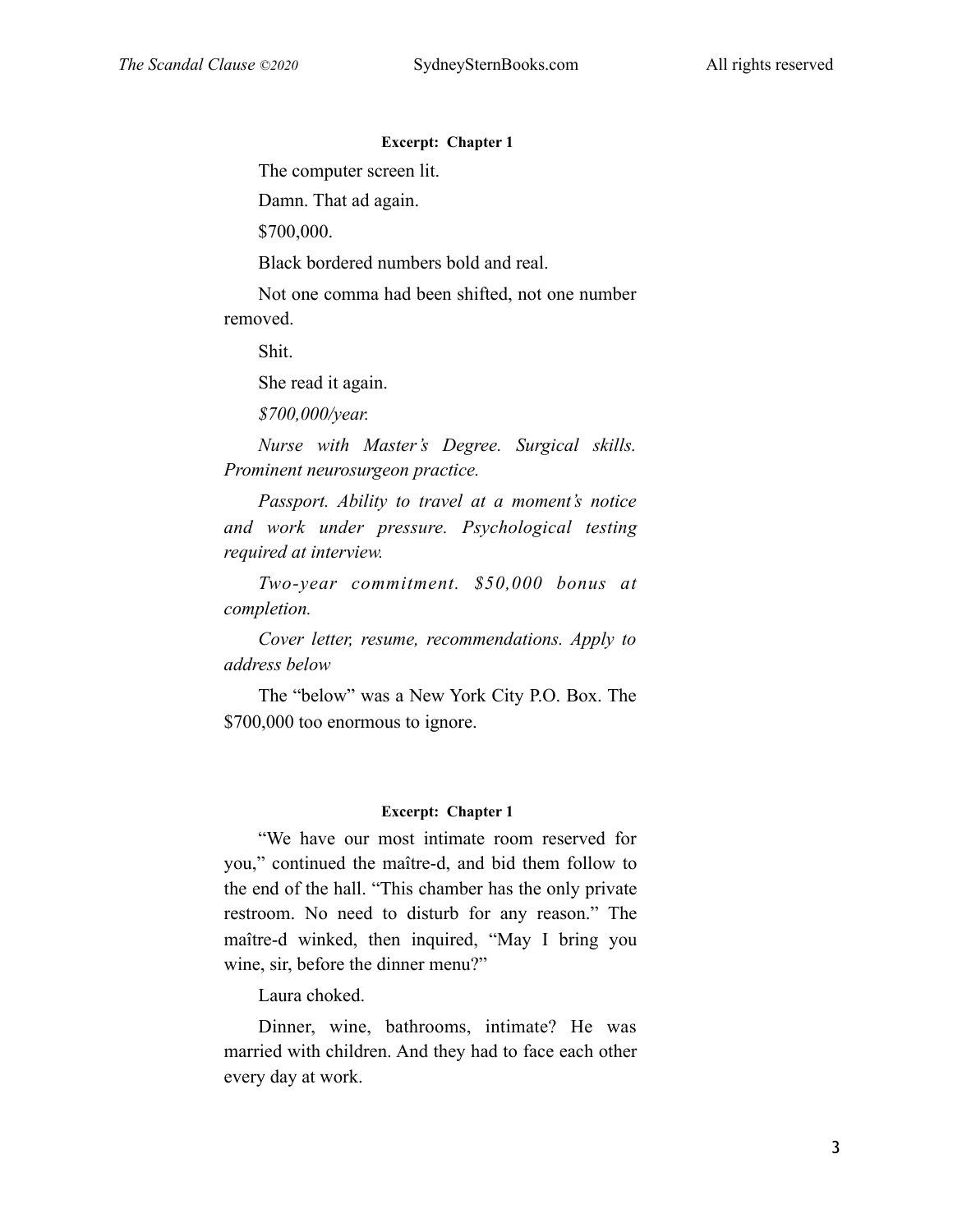"Listen, Laura," Morris explained, "We're working on the weekend—I thought a private, comfortable place…"

A familiar sick feeling came creeping over her. She couldn't stay here—not in the room, not in the restaurant.

"Yeah, right," she'd interrupted. "Why not the office?"

*I can't do one more minute of this*, she thought. The job was bad enough. Morris had just made it a fucking mess. *Why does it have to be such a mess*, she wondered*, this men, work and sex thing*?

#### **Excerpt: Chapter 2**

They fell into a routine, he as doctor, she as nurse. Brutally tiring surgeries, drinks to relax, dinner out, and then back to the convenience of her close by apartment. Until one afternoon, after a particularly difficult operation, he simply said, "Laura, my wife and kids are coming home tomorrow."

Her mouth dropped. She stared, without moving, unbelieving. She'd fallen in love with him, this magnificent doctor. He'd never spoken of a wife or children, and she'd never guessed—or never wanted to. She'd been a jerk to imagine he'd be interested in her. A convenience, that's all she'd been. A supplier of necessities, a provider of comforts, the new kid on the block who didn't know his story, who could be taken and used.

His next words jolted even more. "You can't stay here."

"What the hell do you mean by that?" she flung at him.

"It's too awkward. It won't work."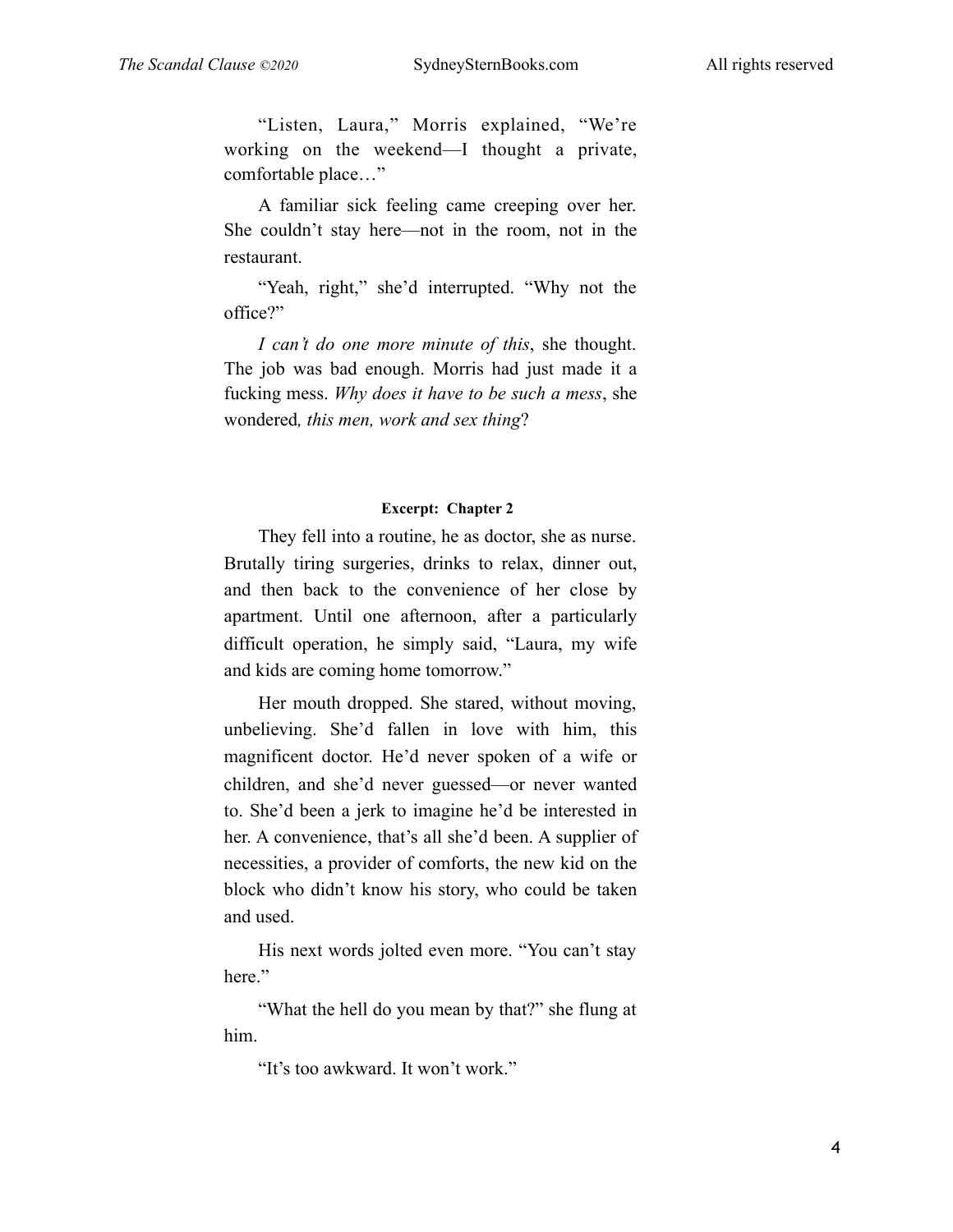"Awkward? You want me out of your life because it's awkward? You should've thought of that before this, you bastard!" She didn't know what else to say, how else to feel except consumed by hot, unreasoning rage.

"What happened between you and me—it just happened. It shouldn't have gotten this far."

"Well, it did. You think I'm going to disappear?"

"You need to transfer out." He said without hesitation, without a blink. As if he were God.

"Well, think again!"

#### **Excerpt: Chapter 28**

"Saudi Arabia," he said blandly.

"What?" She crossed her arms. "That's where we're going? Saudi Arabia? In two days? I don't have a visa. You need one, right? They don't let just anybody in. It…"

He crossed his arms. "You've got one."

"How did that happen?"

"You sound like a petulant three-year-old."

"Answer my question." She stuck her chin forward.

"We applied for you."

"But don't I have to sign something?"

"We had some help with expediting."

"Oh." His range of influence kept annoying her.

"Readiness—part of the job. You have two days. That's generous. It'll be shorter in the future."

She opened her mouth with another question. "Ok, how long are we staying?"

"Undetermined."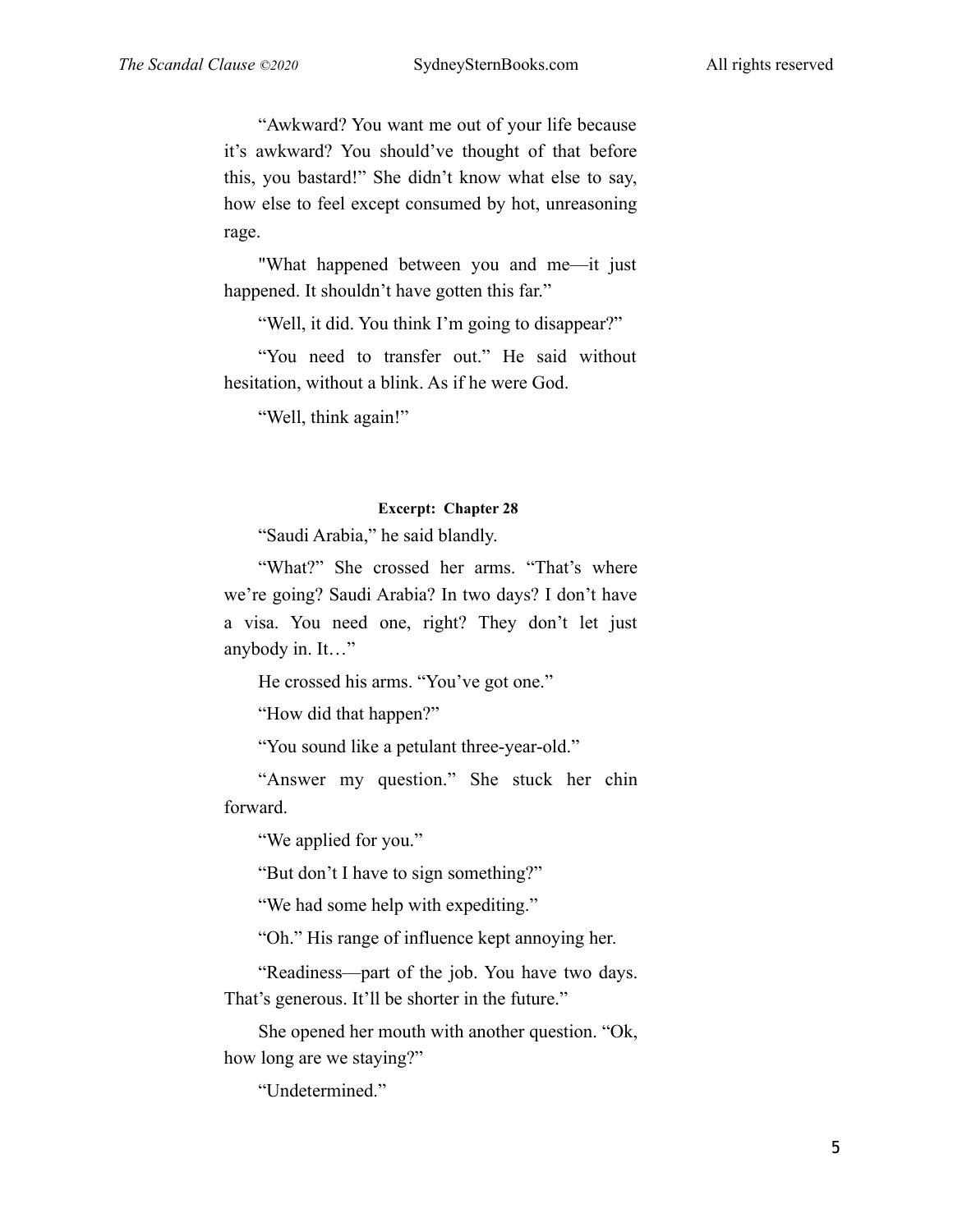"A day, a month, a week? You must have *some*  idea."

"Depends on what happens."

"How am I supposed to pack for that?"

He shrugged. "I thought we discussed your packing issues. This is part of the learning curve."

*This is definitely annoying*. "Never mind." She paused, then turned and said sourly, "No wonder this job pays so much."

#### **Excerpt: Chapter 28**

A deafening silence thundered inside the cab.

Their Saudi host sat exquisitely still—except for a twitch he could not control below his left eye. Dr. Russell, unmoved and rigid, continued his crossedarms stare out the window. Laura closed her eyes and counted heartbeats, now up to 110 and rising. She bit her lip, kept her hands clasped, eyes on the floor and said to herself, *I'm not taking back what I said. He wanted a fuckin' conclusion so I gave him one.*

The limousine dragged through three traffic-filled blocks in the Saudi Arabian capitol. In the middle of the fourth their host spoke. "I apologize to you, Dr. John Russell."

John uncrossed his arms, turned toward the man sitting across on the other side of the limousine and smiled. "I told you, Khalid. She's good at what she does. And she tells it like it is. She won't slant an opinion because it's nicer. We knew that before we hired her."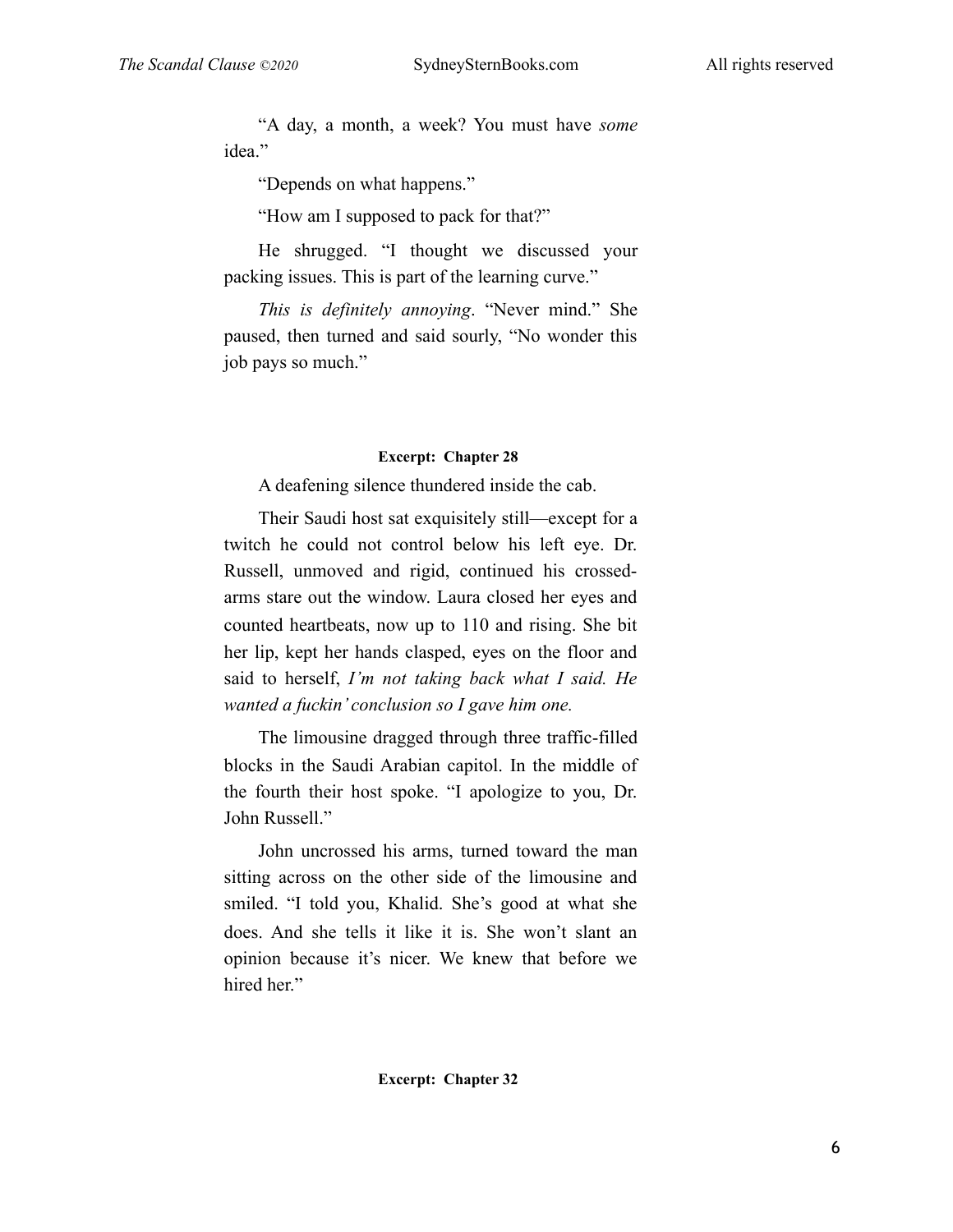The three-hour luncheon with the Queen and Prince created a mini-history of British food with cultish names: Bubble and Squeak cakes, crumpets, Scottish lobster tail, black truffles, candied beet root, herbed Yorkshire pudding, pork pies, piccalilli, and desserts of Eton Mess pudding and berry trifle.

Table conversations filled the room with secrets not again to be revealed. The Queen honored Alexandros Stephanopoulos for his service to the United Kingdom. His gifts included a three-week European river cruise, 100,000 British pounds and an invitation to return for a week at Holyrood Palace in Scotland whenever the Queen would be in residence.

"He stopped a takeover of the British electrical grid," whispered Arlo about his father, "just by fiddling around on his time off."

"Oh," said Laura, nibbling on blueberry trifle.

"Even better, Dad's invitation to visit the Queen in Scotland includes guests."

"Oh." She sat up straighter. Sudden visions of wild moors, Scottish Highlands, and British royalty flooded her mind. Vivid images brushed aside a creeping tiredness from the night's plane ride.

#### **Excerpt: Chapter 52**

Laura checked her watch. *Almost noon*.

She knew John's schedule by heart—he always started and ended consults at exactly thirty minutes. Lunch always at noon. She headed to Dr. Russell's office and waited outside the door, opening the purse hanging over one arm. It took a few seconds to rearrange the contents.

"Thank you so much, Doctor," said the man exiting the office. He saw Laura in the hallway and held the door for her to enter.